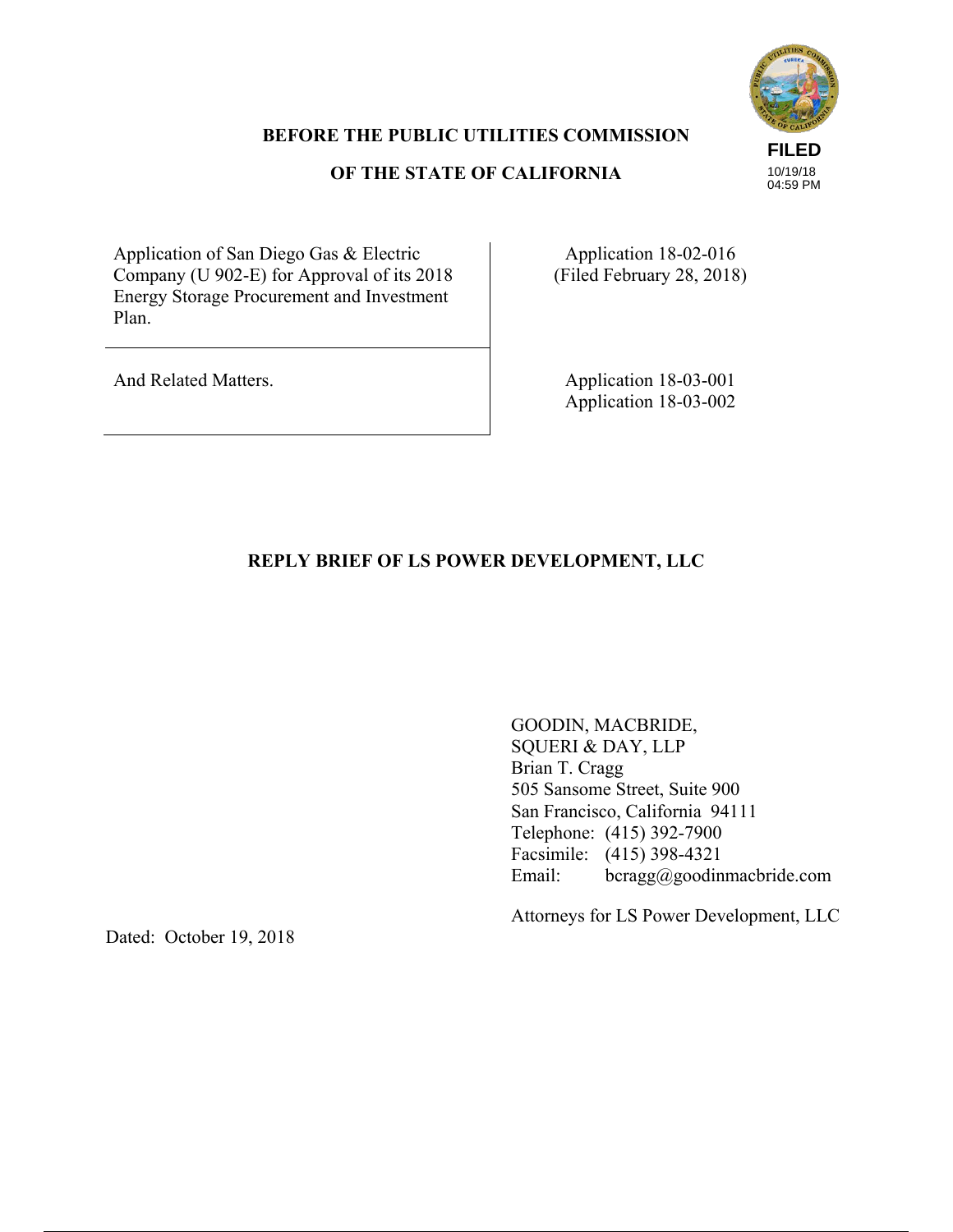#### **BEFORE THE PUBLIC UTILITIES COMMISSION**

#### **OF THE STATE OF CALIFORNIA**

Application of San Diego Gas & Electric Company (U 902-E) for Approval of its 2018 Energy Storage Procurement and Investment Plan.

Application 18-02-016 (Filed February 28, 2018)

 $\overline{a}$ 

And Related Matters. Application 18-03-001 Application 18-03-002

### **REPLY BRIEF OF LS POWER DEVELOPMENT, LLC**

In its Opening Brief and in the Direct Testimony of Cody Hill, LS Power

Development, LLC (LS Power) demonstrated that the proposed Assembly Bill (AB) 2868 program of San Diego Gas & Electric Company (SDG&E) failed to meet key statutory requirements: it failed to "minimize overall costs and maximize overall benefits," and it unreasonably limited or impaired the ability of nonutility enterprises to market and deploy energy storage systems. LS Power will not repeat these points in this Reply Brief. However, two claims presented in SDG&E's Opening Brief require a response. In this Reply Brief, LS Power will respond specifically to these claims.<sup>1</sup>

### **I. SDG&E'S REFUSAL TO CONSIDER NONUTILITY OWNERSHIP OF STORAGE PROJECTS IMPAIRS FAIR COMPETITION**

In several passages, SDG&E claims that it is promoting the interests of nonutility storage enterprises by offering competitive Requests for Proposals (RFPs) for Engineering,

<sup>&</sup>lt;sup>1</sup> LS Power's Reply Brief, like its Opening Brief, will address only SDG&E's program and the issues raised in Application 18-02-016.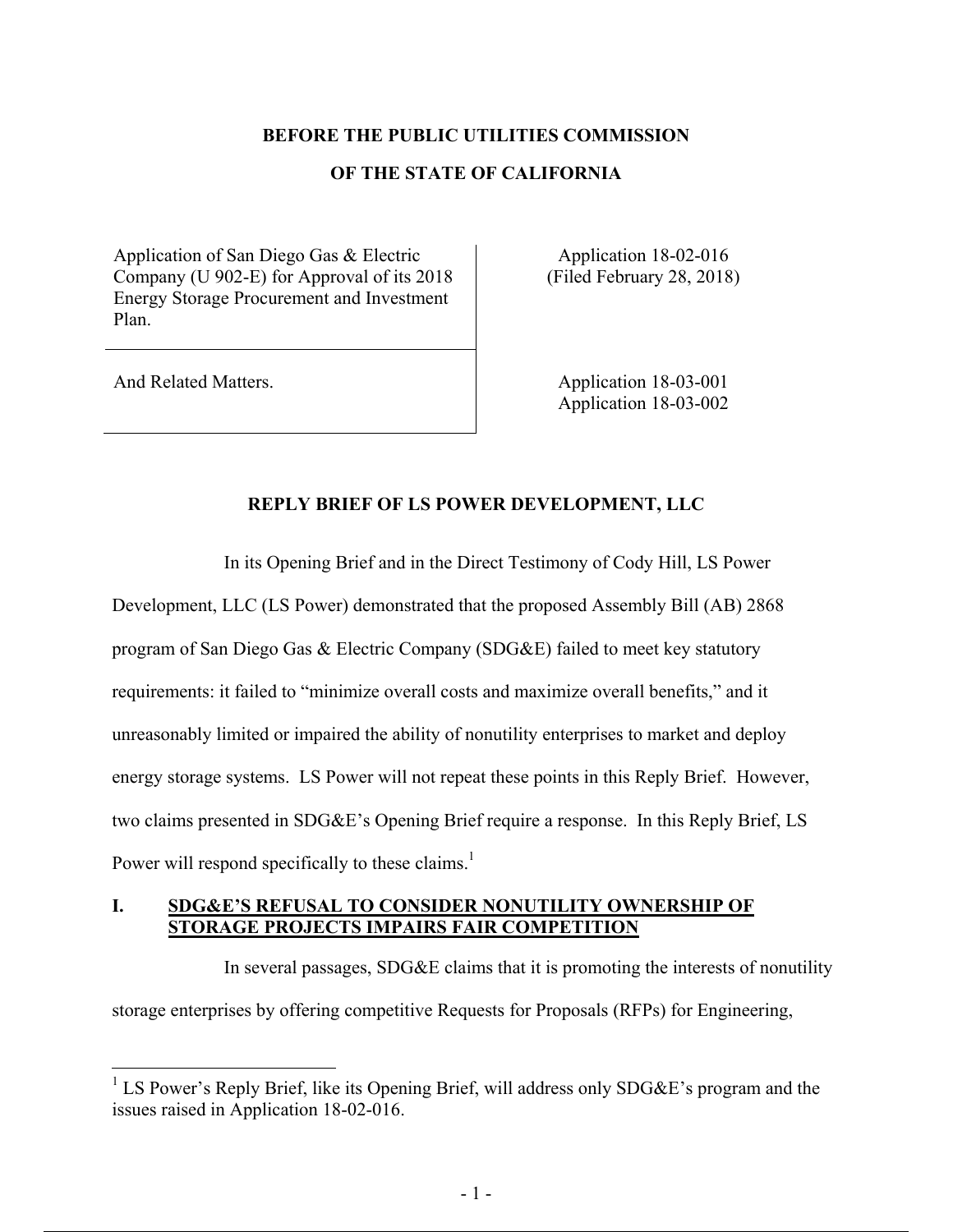Procurement, and Construction (EPC) contracts or Build-Own-Transfer (BOT) projects.<sup>2</sup> SDG&E responds to LS Power's concern about the lack of any opportunity in SDG&E AB 2868 program for nonutility-owned storage projects by saying, "LS Power, along with other nonutility storage developers, were invited to compete in the ongoing competitive solicitations where SDG&E will select vendors to supply equipment and build SDG&E's proposed circuit-level energy storage projects."<sup>3</sup> SDG&E also states that "SDG&E has invited LS Power to bid into its AB 2868 circuit-level RFP for the Melrose, Kearny, and Boulevard projects. LS Power thus can present its Vista project in that context, provided it meets the RFP requirements.<sup>34</sup> What SDG&E omits to mention in this passage is that the RFP is limited to proposals that result in SDG&E's ownership of the storage facilities.

SDG&E's statements seem to be designed to draw attention away from the fact that its AB 2868 program offers **zero** opportunity for storage projects that are not owned by SDG&E. SDG&E's arbitrary prohibition of independent ownership of AB 2868 facilities by definition excludes storage providers from competing to provide, from their own storage facilities, the critical facility and other storage services that SDG&E reserves for its utilityowned projects. By eliminating nonutility-owned projects from the AB 2868 program, SDG&E defies AB 2868's instruction that its storage programs are not supposed to "unreasonably impair or limit the ability of nonutility enterprises to market and deploy energy storage systems." Many nonutility storage developers' business models include ownership and operation of storage projects. By eliminating the possibility of other parties' ownership, SDG&E eliminates a significant proportion of the experienced developers and operators of storage projects.

 $2^2$  *E.g.*, SDG&E's Opening Brief, p. 72.<br>  $3^3$  SDG&E's Opening Brief, p. 73.

<sup>4</sup> SDG&E's Opening Brief, p. 74 (footnote omitted).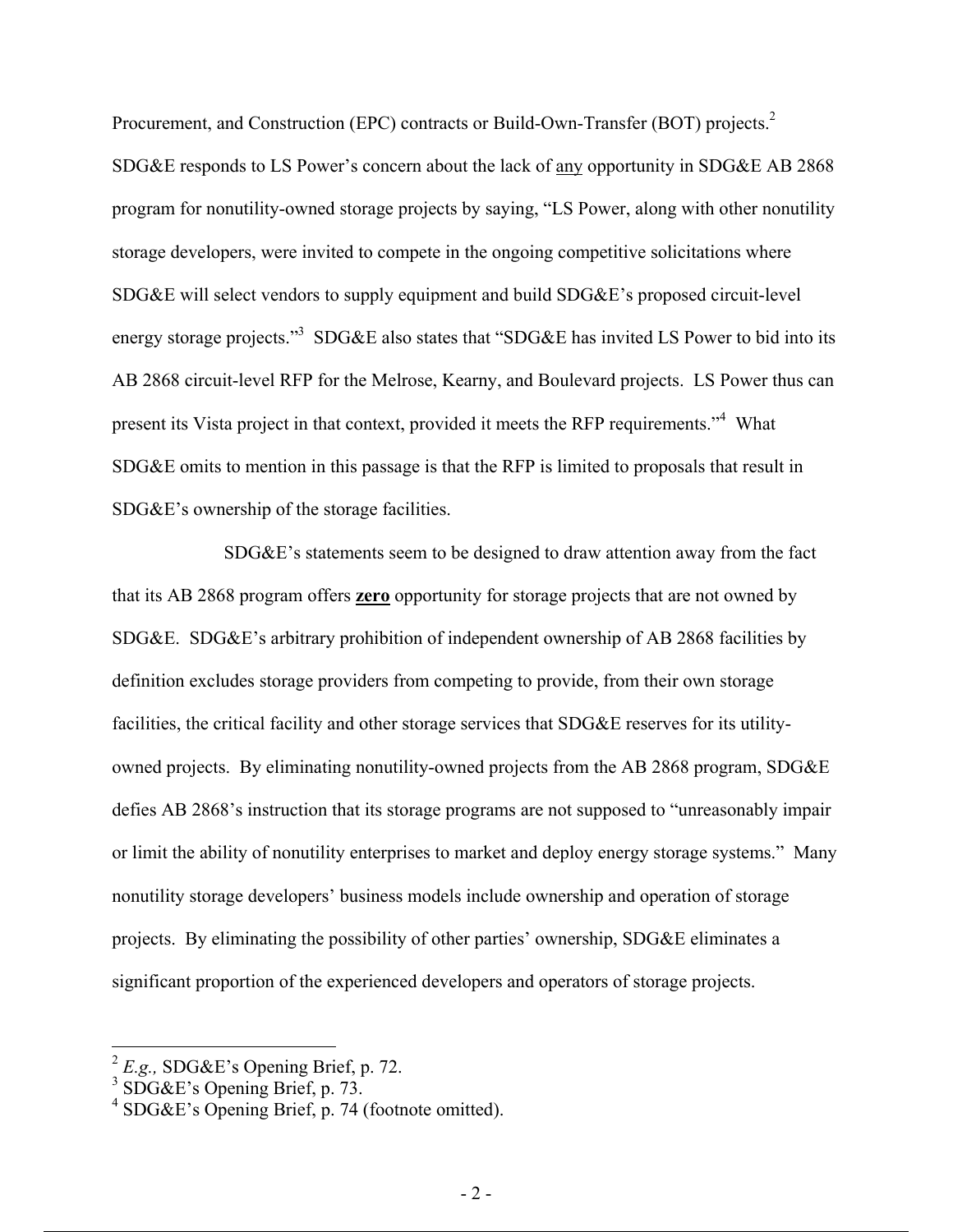SDG&E offers two defenses for its position that ownership of AB 2868 storage facilities should be limited to SDG&E.

*First*, SDG&E argues that AB 2868 and the Commission's decisions contemplate utility ownership of these projects. In testimony, parties have contested SDG&E's view that reference to "investments" in AB 2868 should be construed as an endorsement of utility ownership of storage facilities.<sup>5</sup> The more important point from LS Power's perspective is that SDG&E continues to ignore the Commission's requirements for utility ownership of storage facilities. In Decision (D.) 13-10-040, the Commission reiterated its policy favoring competitive solicitations and clarified how that policy applied to the emerging energy storage industry segment:

> Although we allow utility ownership of energy storage systems, we believe that the primary means for procuring energy storage systems should be through competitive solicitations. Thus, an IOU [investor-owned utility] proposing utility-owned storage in any grid domain shall pursue a competitive process consistent with LTPP [long-term procurement plan] processes outlined in D.07-12-  $0.52<sup>6</sup>$

The EPC and BOT opportunities that SDG&E proposes for its AB 2868

program—solicitations that result exclusively in utility-owned storage projects—are not the

head-to-head comparisons of proposed utility-owned projects with projects owned by

independent storage enterprises that the Commission contemplated in D.13-10-040. In D.07-12-

052, referred to in the previous quotation, the Commission determined that utility ownership of

generating facilities that were not tested in a competitive solicitation was undesirable:

We want to make it clear that we continue to believe in a "competitive market first" approach. As such we believe that all long-term procurement should occur via competitive

<sup>5</sup> *E.g.,* Exh. ORA-1, pp. 1-7 to 1-9.

 $^{6}$  D.13-10-040, p. 52.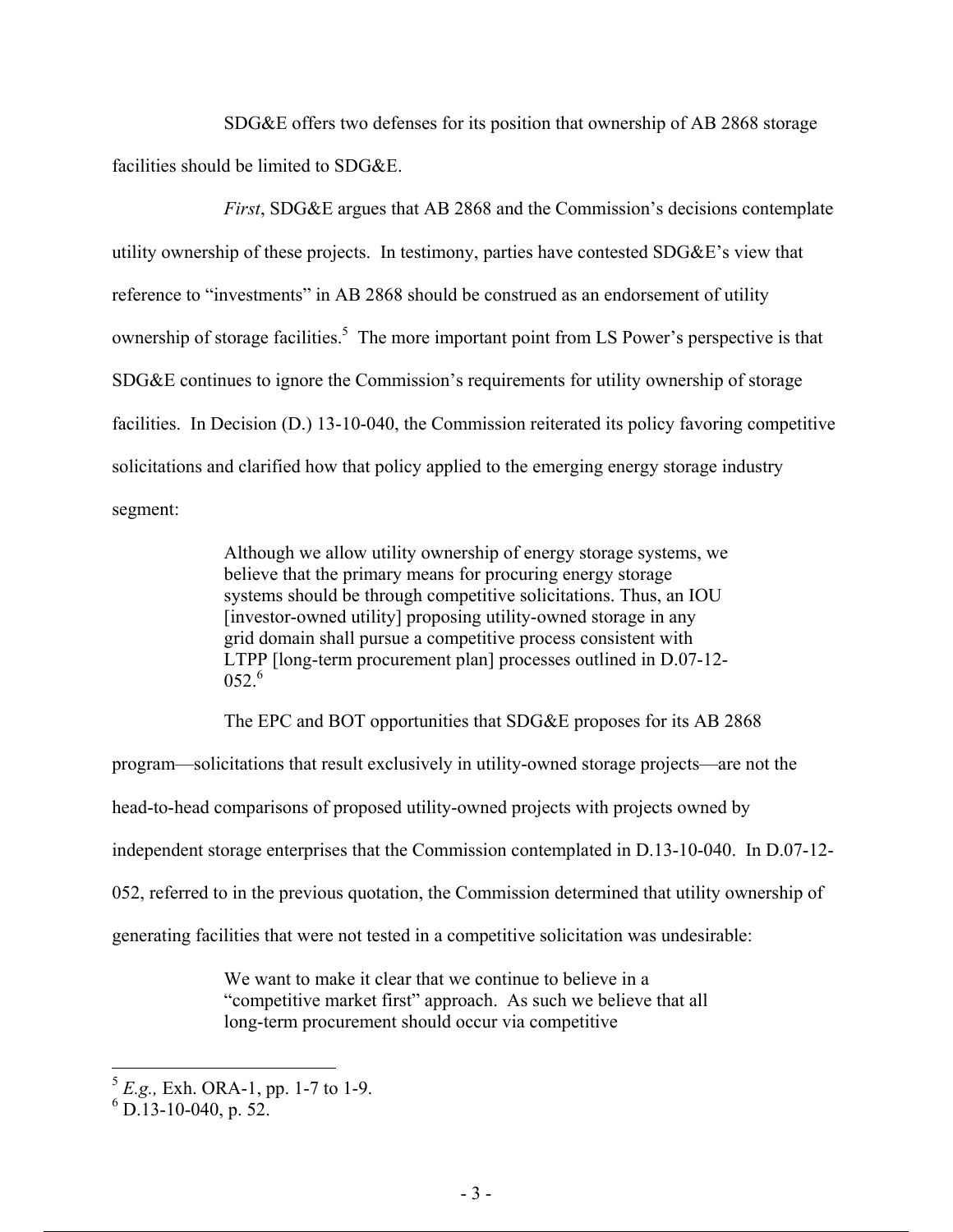procurements, rather than through preemptive actions by the IOU, except in truly extraordinary circumstances.<sup>7</sup>

Thus, by predetermining that its RFPs will result in utility-owned projects, SDG&E fails to provide for the type of head-to-head competition between proposed utilityowned projects and projects owned by independent storage enterprises that the Commission has repeatedly required.

*Second*, SDG&E claims that utility ownership is required to "seamlessly" integrate storage with its distribution system. However, other than repeating the word "seamless," SDG&E does not explain why storage facilities owned by independent developers cannot be integrated with the rest of its operations, just as thousands of megawatts of nonutilityowned generation, including behind-the-meter rooftop solar and storage equipment, have been integrated and automated without significant problems. SDG&E claims that nonutility ownership of storage facilities "would add a layer of decision-making and dilute responsibility for actions which could take seconds to implement in emergency circumstances.<sup>38</sup> SDG&E posits a situation that need not exist. It is well within the competency of SDG&E's distribution engineers and any qualified storage provider to automate and integrate a third-party project's control system with the systems of the utility and substation, using industry-standard hardware and communications protocols.

"Creative" contracting is also not required to seamlessly integrate independent generators **or** independent storage providers into SDG&E's system. Ordinary, conventional contracts with standard provisions, like those incorporated into the Commission-approved pro forma agreements, are sufficient for the integration of power from independent generators who

 ${}^{7}$  D.07-12-052, p. 209 (emphasis in original).<br><sup>8</sup> SDG&E's Opening Brief, p. 71.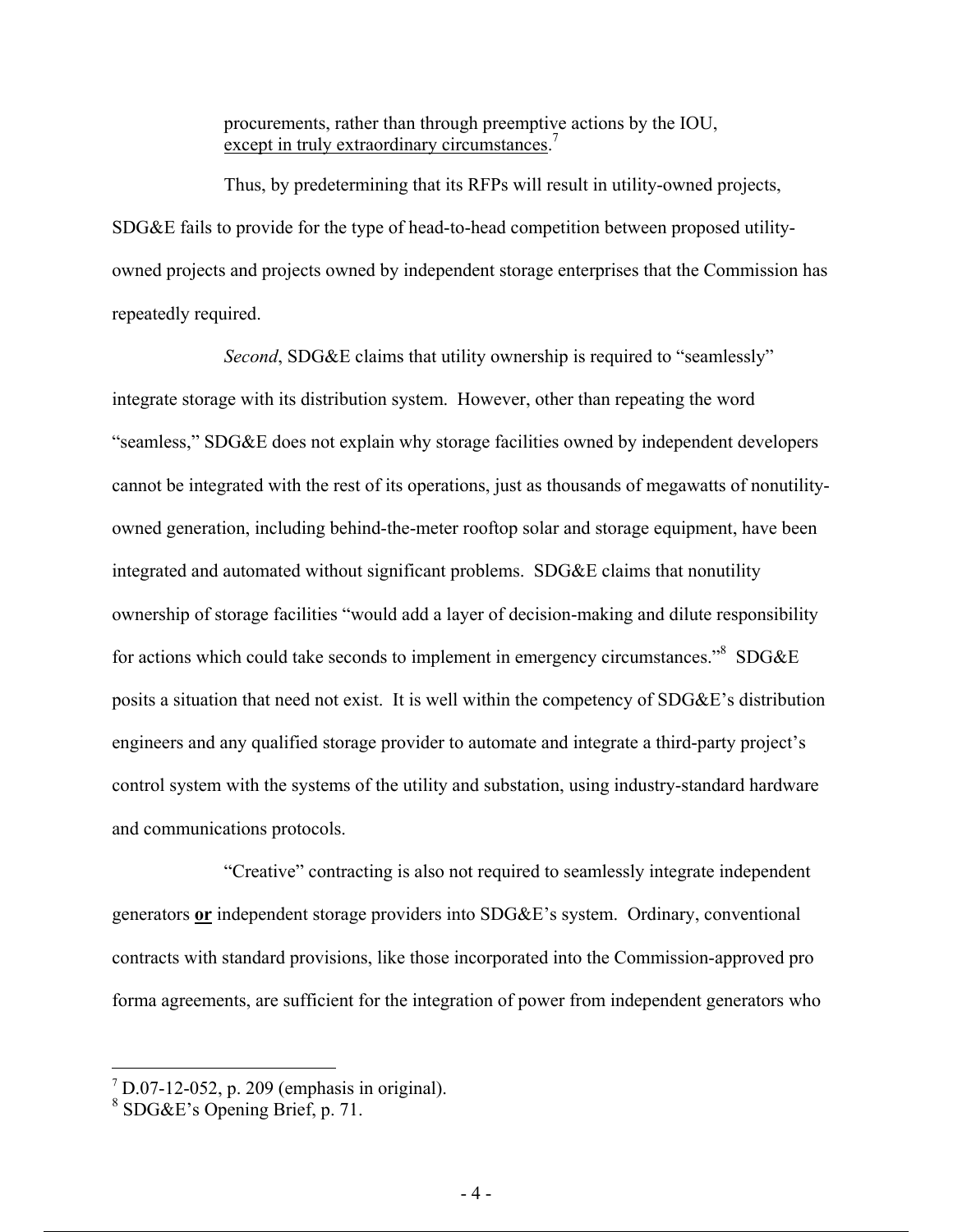instantaneously provide electricity to SDG&E's system, and similar conventional agreements would also allow for the seamless integration of independent providers of storage services.

In short, SDG&E's claimed obstacles to nonutility ownership of AB 2868 storage

facilities have already been addressed and overcome in closely comparable situations.

### **II. SDG&E'S ATTEMPTS TO DISTINGUISH THE VISTA PROJECT FAIL TO JUSTIFY ITS PURSUIT OF THE MELROSE PROJECT**

SDG&E defends its proposed Melrose project by attempting to distinguish it from

the Vista project. SDG&E goes so far as to accuse LS Power of being "misleading" (which, if

true, would violate Rule 1.1 of the Commission's Rules of Practice and Proceeding) when LS

Power compared the Vista project and the proposed Melrose project.<sup>9</sup> SDG&E then attempted to

distinguish the Vista project from the Melrose project:

The Vista project is similar to the proposed Melrose project only to the extent that they are both energy storage projects. For instance, the Vista project is much larger and is transmission-connected and solely serves market participation for LS Powers' benefit, while the Melrose project is smaller and will be connected to the distribution system and primarily serves resiliency for public sector facilities while also participating in energy markets for maximum ratepayers' benefit.<sup>10</sup>

None of these attempted distinctions justifies SDG&E's refusal to consider procuring storage

services from an adjacent storage project owned by an independent storage developer:

 *SDG&E asserts:* The Vista project is "much larger." The Vista project is 40 MW, compared to the 20 MW proposed Melrose project. However, it is possible for a larger project to provide all the storage services of a

smaller project and have additional capacity available for additional

 9 SDG&E's Opening Brief, p. 73.

<sup>&</sup>lt;sup>10</sup> SDG&E's Opening Brief, p.73.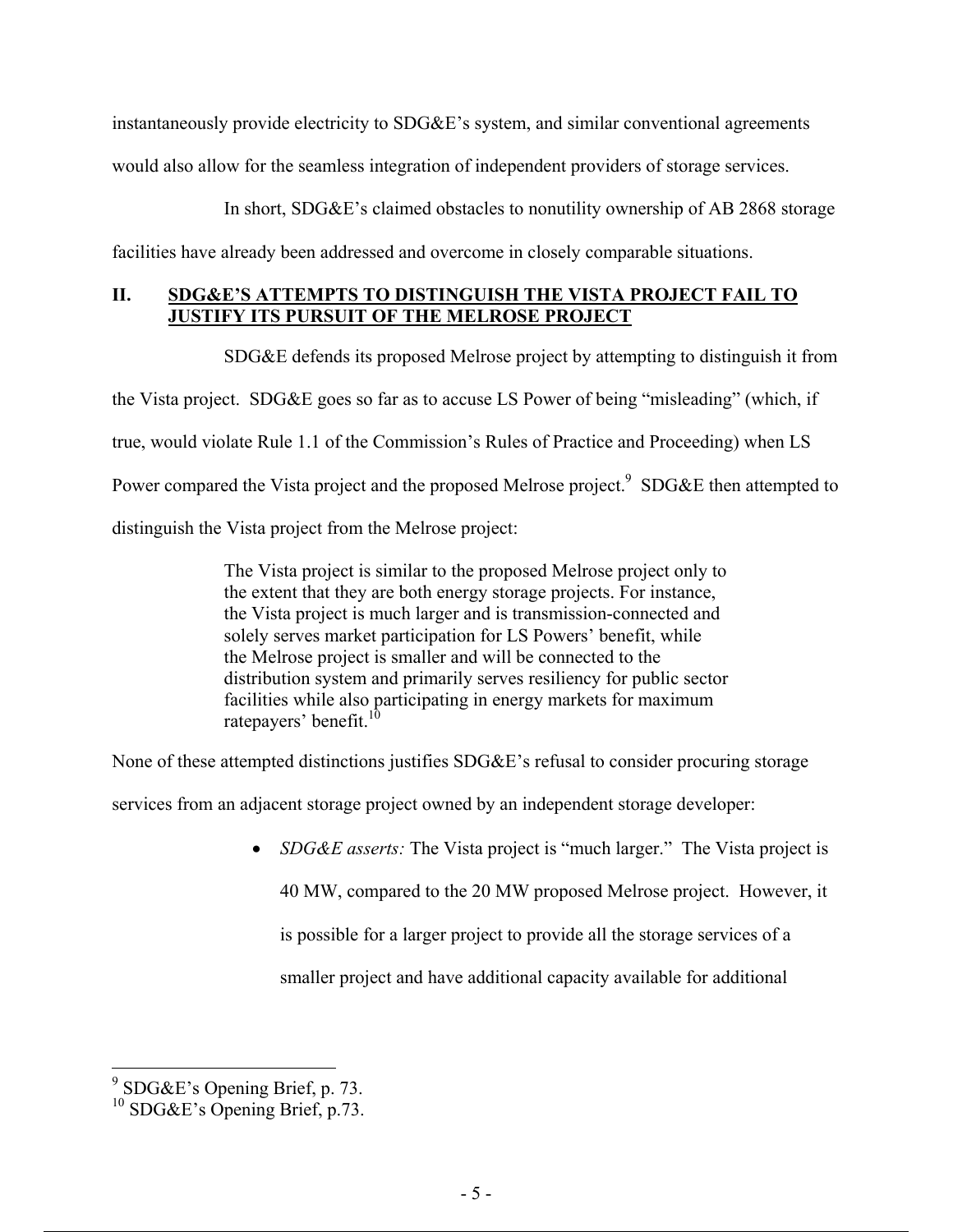services. In short, there is nothing a smaller storage project can do that cannot be done by a larger project.

- *SDG&E asserts:* The Vista project is "transmission-connected." The Vista facility is connected at 69 kV, a transmission-level voltage, but it is relatively straightforward to interconnect a portion of the Vista project at the same 12 kV distribution-level voltage SDG&E proposes for its Melrose project.<sup>11</sup> But even this additional interconnection is unnecessary, because the Vista project is already connected at the Melrose substation and feeds the target circuits in its current configuration (through the Melrose substation's existing main and transfer busses and 69 kV to 12 kV transformers). If SDG&E wanted the lowest-cost solution, it could contract with Vista and then implement a switching scheme using Melrose's existing hardware to directly connect the Vista project and the target 12 kV circuits during grid events. SDG&E has discarded this lowcost option without much consideration, however, apparently because Vista is not SDG&E-owned.
- *SDG&E asserts:* The Vista project "solely serves market participation for LS Powers' [sic] benefit." Unlike the proposed Melrose project, the Vista project is not funded by ratepayers and currently has few alternatives to market participation to raise needed revenues. If SDG&E allowed storage facilities owned by independent developers to compete for AB 2868 contracts, and if the Vista project were to win this competition, then the

 $11$  Exh. LS-01, p. 6.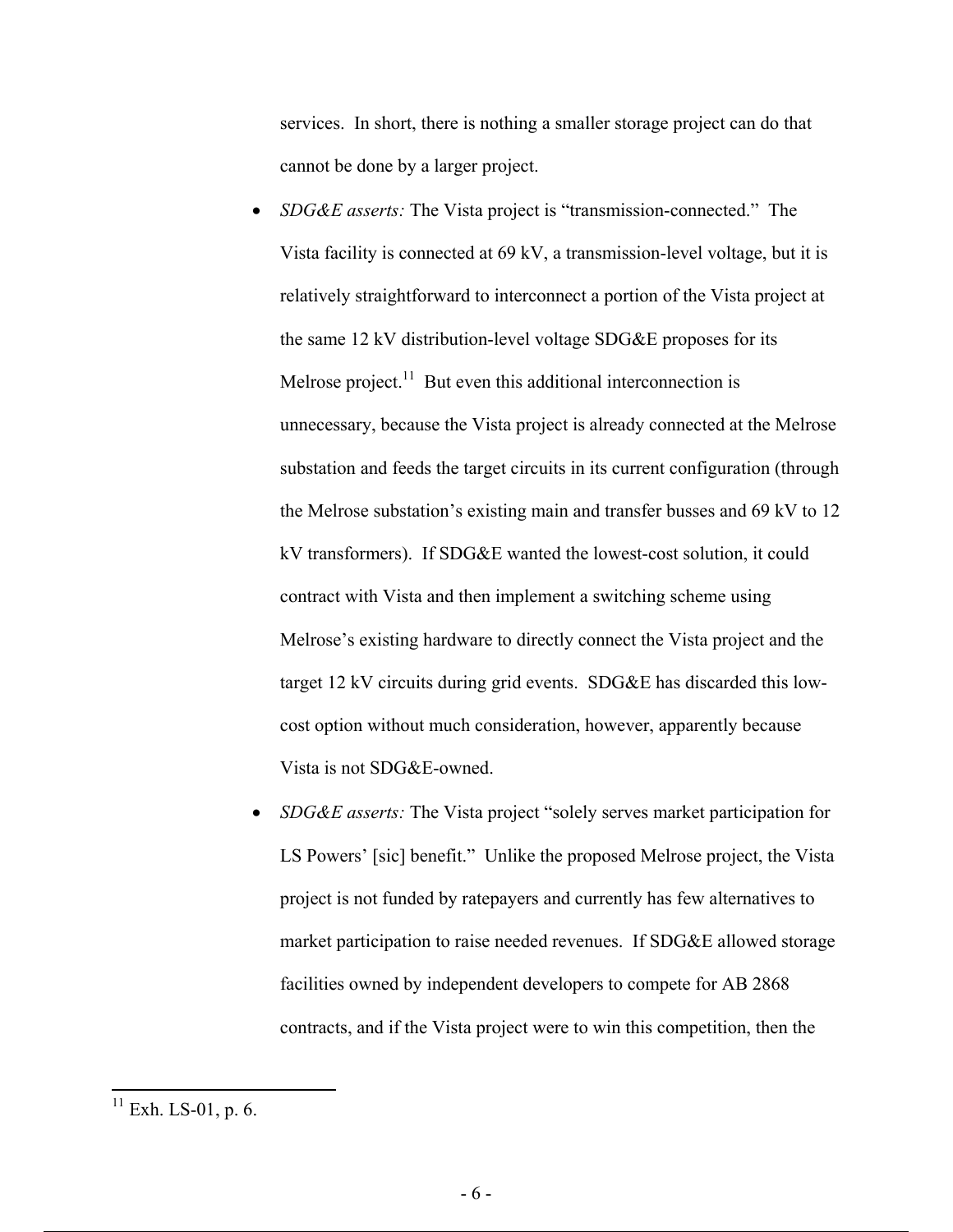Vista project would be obligated by its contract to provide reliability and resiliency services equal to or exceeding those planned for the proposed SDG&E-owned Melrose project.

 *SDG&E asserts:* The Melrose project "primarily serves resiliency for public sector facilities." Under a properly structured contract, and if it won a competitive solicitation, the Vista project could provide resiliency for public sector facilities equivalent to the proposed Melrose project. Moreover, SDG&E fails to acknowledge that the capacity of its 20 MW Melrose project, like its other proposed projects, is a multiple of the size it needs to provide resiliency for the small public facilities it cites for this justification. If size is the basis for disqualification of the Vista project, for consistency the Commission should also disqualify all of SDG&E's oversized proposed projects from the AB 2868 program and instead seek projects that are right-sized for the critical load.

The Vista project can provide all the services SDG&E claims for its proposed Melrose project and additional wholesale market and reliability benefits.<sup>12</sup> All that the Vista project lacks is an opportunity to compete fairly to provide the resiliency benefits to the identified public facilities, to SDG&E's customers, and to the larger CAISO grid.

In this context, SDG&E's Opening Brief resorts to speculation and innuendo, stating that "it is clear" that the aim of LS Power's participation in this proceeding is to gain an advantage in commercial negotiations.<sup>13</sup> Oddly, SDG&E does not explain how LS Power could expect to gain an advantage in commercial negotiations when SDG&E has disqualified projects

 $12$  Exh. LS-01, pp. 6, 7.

<sup>13</sup> SDG&E's Opening Brief, p. 75.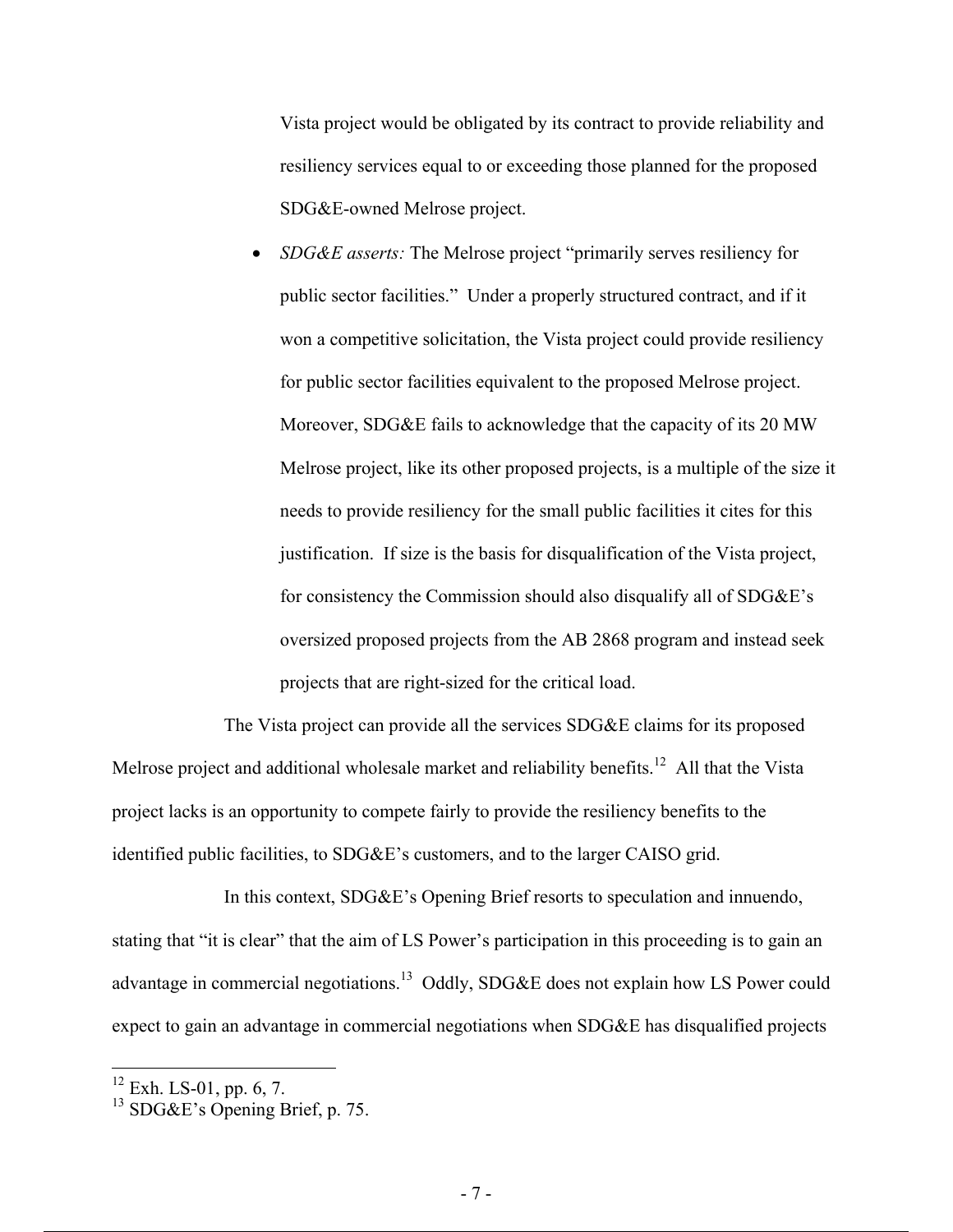owned by independent storage developers from participating in the AB 2868 program. As far as LS Power knows, there are no commercial negotiations taking place with nonutility owners of storage projects. In any event, what is clear is that SDG&E has ignored LS Power's recommendation that SDG&E should "undertake an RFP in which all parties can compete to meet SDG&E's AB 2868 authorization for storage capacity and storage resources."<sup>14</sup> LS Power is seeking an *opportunity to compete* fairly for a contract to provide AB 2868 storage services and resources, **not** an advantage in commercial negotiations.

#### **III. CONCLUSION**

For these reasons and all the other reasons stated in the Testimony of Cody Hill, LS Power's Opening Brief, and this Reply Brief, LS Power Development, LLC respectfully urges the Commission to:

- 1. Reject SDG&E's plan.
- 2. Require SDG&E to submit an AB 2868 distribution storage plan that emphasizes a wider geographical distribution of projects, smaller target sizes to match critical needs and circuit capacity, and competitive opportunities for independent owners of storage facilities.
- 3. Require SDG&E to conduct a competitive solicitation in which all parties can compete to provide the storage services needed to meet SDG&E's AB 2868 storage requirements (and with no exclusion of proposals for facilities not owned by SDG&E).

 $14$  Exh. LS-01, p. 10.